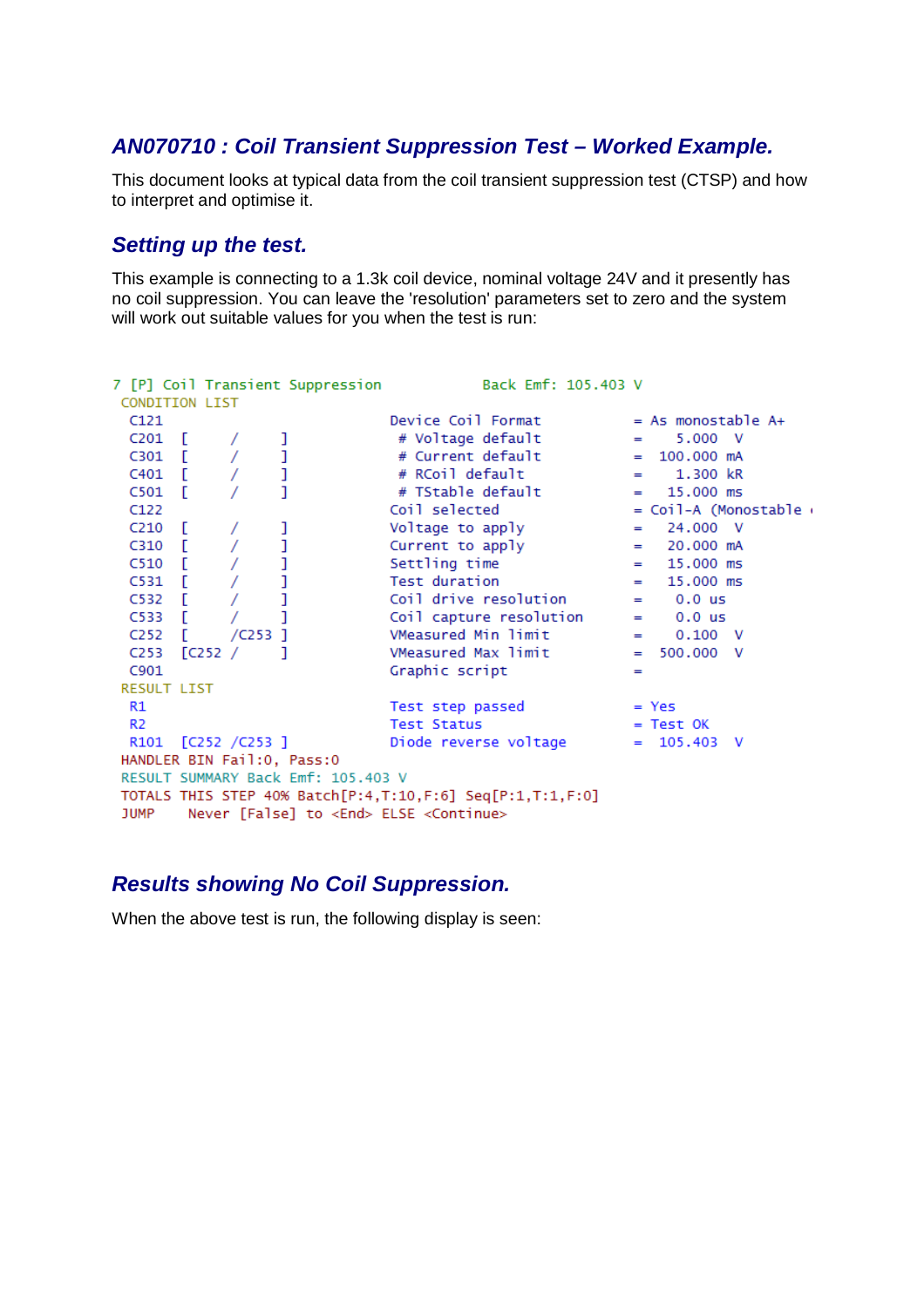|                                                                                       | Coil Transient Suppression | $\qquad \qquad \Box$ | $\Sigma\!3$<br>▣                       |                                        |  |          |
|---------------------------------------------------------------------------------------|----------------------------|----------------------|----------------------------------------|----------------------------------------|--|----------|
|                                                                                       | File Edit View Help        |                      |                                        |                                        |  |          |
| 105.403V 1<br>$-463.423mV$<br>24.000V 7                                               |                            |                      |                                        |                                        |  |          |
| 0.000V                                                                                | 0.000s                     |                      | Coil Voltage Capture - CTSP, 1us steps | Coil Drive Voltage - CTSP, 1.5us steps |  | 14.983ms |
| Reset View<br>756.717us (257.457mV)<br>14.226ms (-411.932mV)<br>13.470ms (-669.389mV) |                            |                      |                                        |                                        |  |          |

By manually zooming-in, this next display shows the first 1ms or so of the above plot...

| $\mathbf{x}$<br>$\Box$<br>$\blacksquare$<br>Coil Transient Suppression                     |                  |  |  |  |  |  |  |
|--------------------------------------------------------------------------------------------|------------------|--|--|--|--|--|--|
| File Edit View Help                                                                        |                  |  |  |  |  |  |  |
| 105.403V                                                                                   |                  |  |  |  |  |  |  |
| $-257.457mV$                                                                               |                  |  |  |  |  |  |  |
| 24.000V 7<br>0.000V                                                                        |                  |  |  |  |  |  |  |
| 0.000s<br>Coil Voltage Capture - CTSP, 1us steps<br>Coil Drive Voltage - CTSP, 1.5us steps | 1.337ms          |  |  |  |  |  |  |
| 31.509us (105.403V)<br>261.072us (5.767V)<br>229.563us (-99.636V)                          | Reset View<br>Æ. |  |  |  |  |  |  |

You can see that the lack of coil suppression leads to a large (105V) reverse voltage when the coil is released.

Note that as the coil transient dies away, it is tangential to a small negative voltage rather than zero. This is because the hardware sense amplifier circuitry 'steals' a small amount of current from the open coil terminal to perform its sensing and this in turn leads to a non-zero 'floor'. In fact this has no actual consequence because the test is looking for the absolute value of the positive peak, and this is not affected by the final 'floor' value.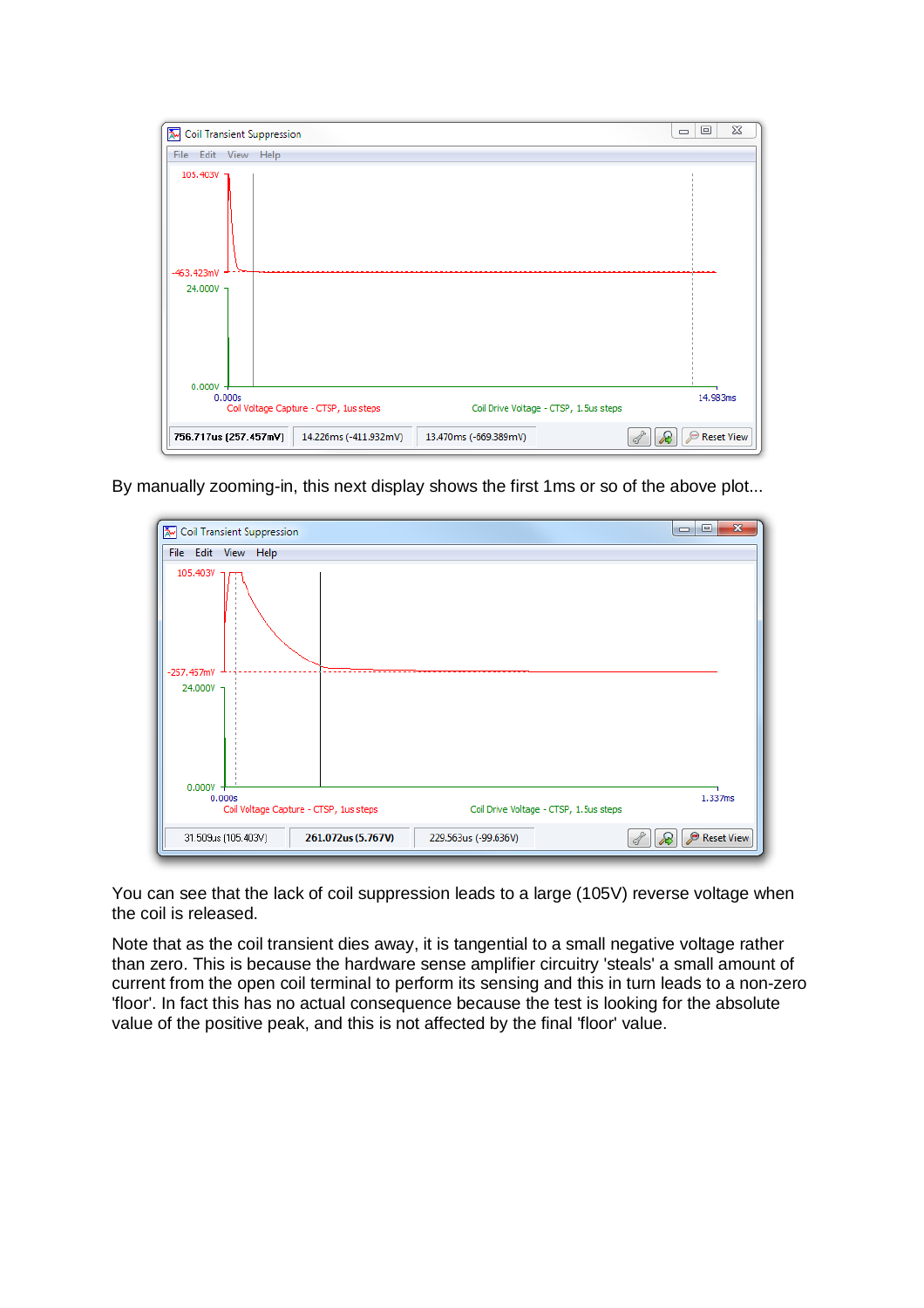## *Results showing a diode fitted.*

With a diode is fitted to suppress the relay coil the trace looks similar to the following:



Now the non-zero 'floor' mentioned above can be more clearly seen at around -460mV but the diode clamping action is visible at around 0.875V indicating a correctly functioning diode. It is also usual to see some high-frequency noise appear on the trace due to fixturing and cabling pickup. This can be ignored as long as it is not significant compared to the limit being examined.

### *Results showing a Zener diode fitted.*

In many relays a zener diode is used for the clamping action to speed up the release time of the relay. The plot below shows this with a 5.1V zener diode in series with a conventional signal diode as a clamp, limiting the coil back-EMF to around 6.1V. You can clearly see that the coil energy is dissipated in around half the time on the diode-only case above.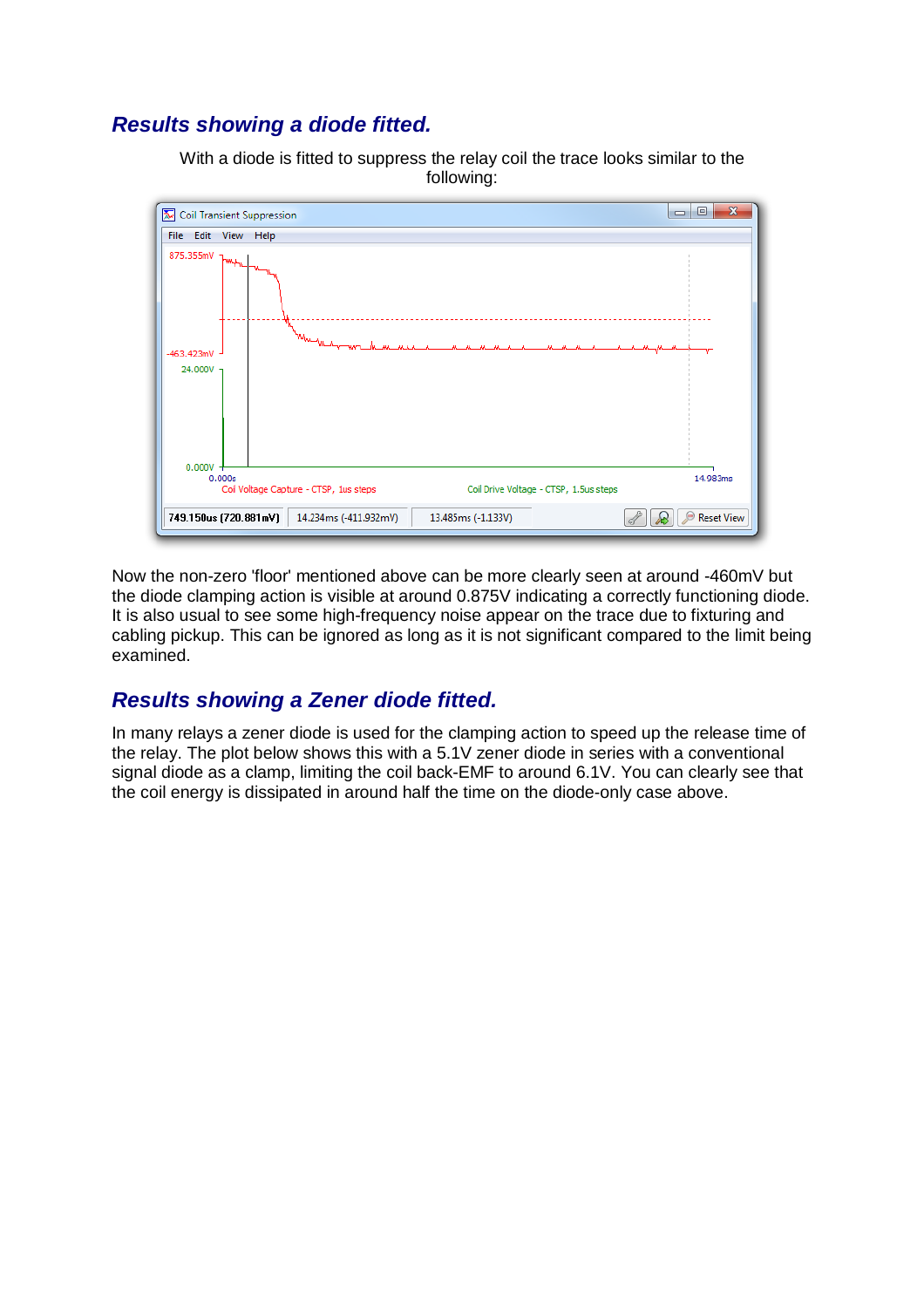

## *Optimising the test for speed.*

Since the test involves a short action (the back-EMF 'spike') and potentially numerous data capture samples, there is scope for improving the execution time of the test without adversely affecting the measured data.

The test above can have two major improvements made to it:

- Reduce the test duration from 15 ms (the default) to 2 ms This saves some 13 ms of test time, but more importantly it reduces the number of captured data samples from around 10,000 to 1,500, speeding up the test time by about 7x.
- Increase the coil capture duration from 0 (the default) to 10 us. With a value of '0', the actual sample interval was around 1us - changing this to 10us has little effect on the captured wave shape but further reduces the time taken to transfer the data by a factor of 10x.

These improvements are shown highlighted below and the resulting test can be made to complete in little more than 100 ms with an output as shown below.